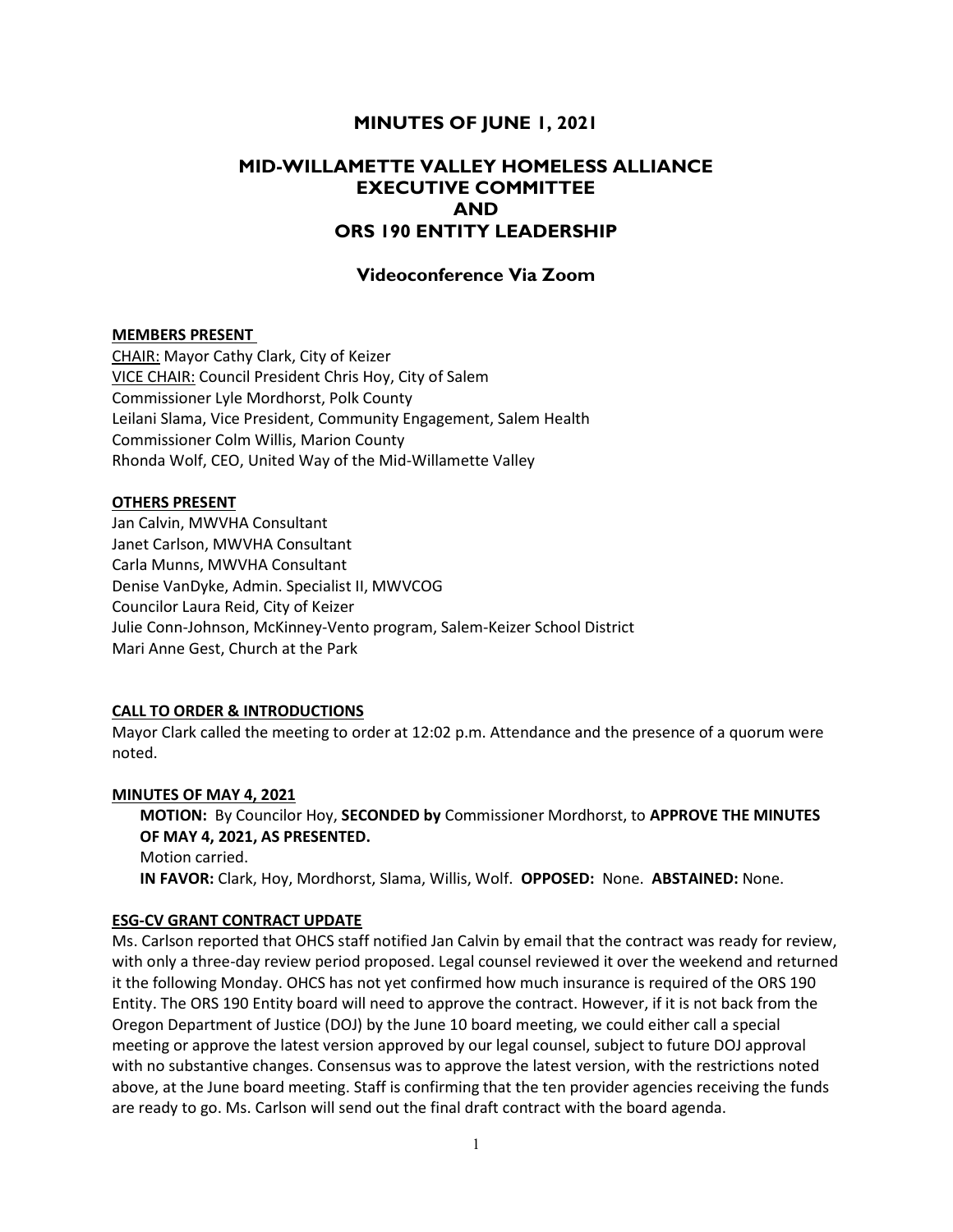## JUNE JOINT BOARD AGENDA

Ms. Carlson reviewed the agenda items. Dan Clem is stepping down at chair of the Performance and Evaluation Committee. There are resumes included in the packet for recommended co-chairs. Ms. Carlson mentioned that PacificSource is interested in becoming a member of the Alliance Board. Board members raised questions about having co-chairs that are both affiliated with the Coordinated Care Organization. Staff noted that PacificSource employees are very active on the Collaborative Committee and the Performance & Evaluation Committee. After discussion about the need for a neutral board member with excellent facilitation and leadership skills to chair this important committee, Lisa Trauernicht from Marion County was recommended to serve as co-chair along with Josie Silverman-Mendez. Both candidates will be placed on the agenda pending, Ms. Trauernicht accepting the nomination.

Ms. Carlson reviewed the remainder of the consent items, noting that the Housing Inventory Count would be added. There were no items recommended to be pulled or changed.

The ORS 190 Entity Business was discussed, with no changes proposed, along with the proposed discussion items. Mayor Clark noted that the Alliance presentation to the Keizer City Council was well received.

MOTION: By Councilor Hoy, SECONDED by Commissioner Willis, to APPROVE THE AGENDA FOR JUNE 10, 2021, AS DISCUSSED.

Motion carried. IN FAVOR: Clark, Hoy, Mordhorst, Slama, Willis, Wolf. OPPOSED: None. ABSTAINED: None.

## OTHER BUSINESS

Mayor Clark asked Councilor Hoy about car camping and whether city staff were helping people get to their next placement? Councilor Hoy replied that, generally, car camping will be looking at an extension. However, on June 1, the City of Salem began transitioning campers out of Cascade Gateway Park and Wallace Marine Park, including car camping. Other programs are not ending.

Councilor Hoy announced that the city is selling some mini parcels for mini houses. There may be up to forty people on each parcel. He hopes it will show other neighborhoods that this can work. The city is treating this as a pilot project. Ms. Wolf added that the houses will have character, like little cottages, not just boxy shelters.

Mayor Clark spoke about an email she received from Angie Onyewuchi at Travel Salem about welcoming people to Salem for the July Ironman event. She expressed concerns about the situation at Market Street and I-5 Interchange. Councilor Hoy reported that he met with Governor Brown and her staff, Fred Meyer representatives, and others about the camp situation. There have been numerous complaints about the unsafe and hazardous situation. There have been four deaths, three involving vehicles, since last September. There have also been violent and criminal acts on the Fred Meyer property and nearby. The Governor's office expressed a willing to work with the city, and ODOT met with City staff. Councilor Hoy added that the city is looking for appropriate land for managed camps, and the Governor's Office is looking at solutions as well. Mayor Clark expressed her support for Councilor Hoy and the City of Salem. There are similar problems on Highway 22 and in Corvallis, so this is a bigger problem. It is no longer safe to let people experiencing homelessness stay in place. Mayor Clark mentioned the Parkway and Hyacinth is also a problem, including contamination of Claggett Creek – a water source for some Keizer and Salem residents. Councilor Hoy said he mentioned Alliance work in the meeting with the Governor.